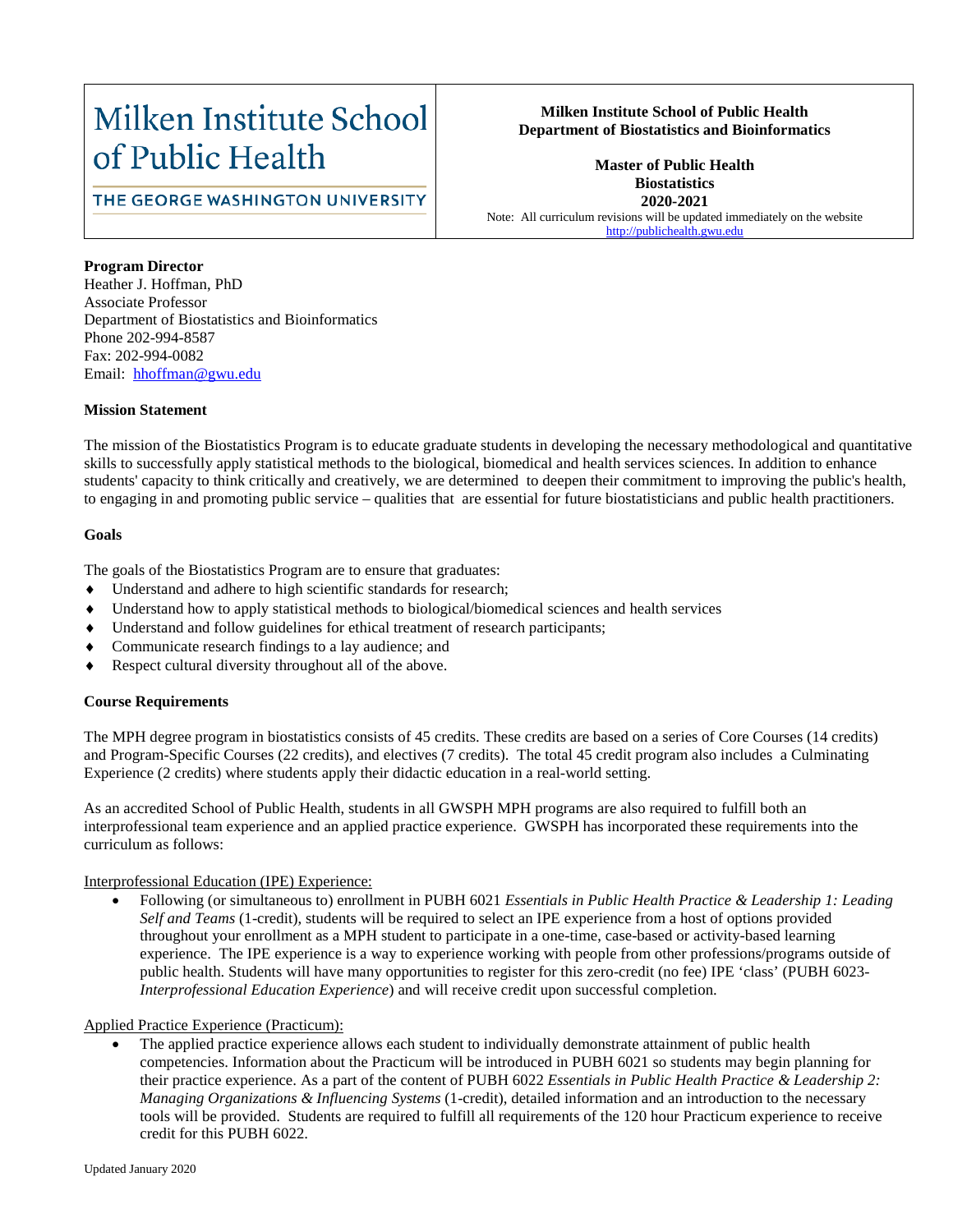#### **Program Prerequisites**

All applicants to the MPH Biostatistics degree program must have completed (a) two semesters of college level calculus through Calculus II with a grade of B or better or (b) one semester of college level calculus with a grade of B or better and enroll in a calculus refresher short course before or during the first term to be considered for admission.

#### **Program-Specific Competencies**

The specialization in Biostatistics focuses on developing students' skills in the statistical analysis and interpretation of health research data. The following competencies were developed in concert with professors of biostatistics courses (at GWU as well as from other CEPH-accredited MPH programs), biostatistics textbooks, conversations with prospective employers likely to hire MPH-biostatistics graduates, and with experience teaching biostatistics courses to MPH students. ASPPH Education Committee competencies were also consulted.

Upon completion of the MPH in Biostatistics, students will demonstrate functional competence to:

- Enumerate and apply the underlying principles and methods to design, plan, and conduct public health and biomedical studies including cohort, case control, cross-sectional, and clinical trials. Relevant courses: PUBH 6899\*, 6866, , 6869, 6862, 6864, 6865, and 6015.
- Conduct data analysis and interpret the results from public health and biomedical studies including cohort, case control, cross-sectional, and clinical trials. Relevant courses: PUBH 6899\*, 6850, 6851, 6852, 6853, , 6869, 6862, 6864, 6868, 6865, 6015.
- Manipulate various databases from large scale epidemiological studies and clinical trials studies using statistical software, e.g. SAS®. Relevant course: PUBH 6899\*, 6850, 6851, 6852, 6853, , 6864, 6869, 6862, 6865, 6015.
- Use theoretical biostatistical concepts in an applied setting to identify the appropriate data analysis methods for public health and biomedical studies including cohort, case control, cross-sectional, and clinical trials. Relevant courses: PUBH 6853, 6869, 6862, 6864, 6868, 6865, 6015.
- Synthesize data and relevant literature and interpret findings from statistical analyses in a causal framework, in order to prepare manuscripts and make oral presentations for both professional and lay audiences. Relevant courses: PUBH 6899\*, 6853, , 6869, 6862, 6864, 6868, 6865, 6015.
- Work as a member of a multidisciplinary research team and recognize and appropriately respond to ethical issues that arise in research. Relevant courses: PUBH 6899\*, 6866, 6853, , 6869, 6862, 6864, 6865, 6015.
- Provide biostatistical advice as a member of a team of researchers engaged in a biomedical or epidemiological research project. Relevant courses: PUBH 6899\*, 6853, , 6869, 6862, 66864, 6865, 6015.
- Apply biomedical and epidemiological concepts in identifying and describing the determinants and the distribution of disease in human populations which is the necessary background for successful participation in studies of health and disease. Relevant courses: PUBH 6866, , 6862, 6864, 6865, 6015.
- Identify and assess patterns of emerging diseases to postulate hypotheses and to propose appropriate strategies in order to quantitatively evaluate the impact of health problems. Relevant courses: PUBH 6899\*, 6866, 6853, , 6869, 6862, 6864, 6865, 6015
- Comprehend basic ethical and legal principles pertaining to the collection, maintenance, use and dissemination of biomedical and epidemiologic data. PUBH 6866, , 6869, 6862, 6864, 6865, 6015

\*Selected biostatistics topics/electives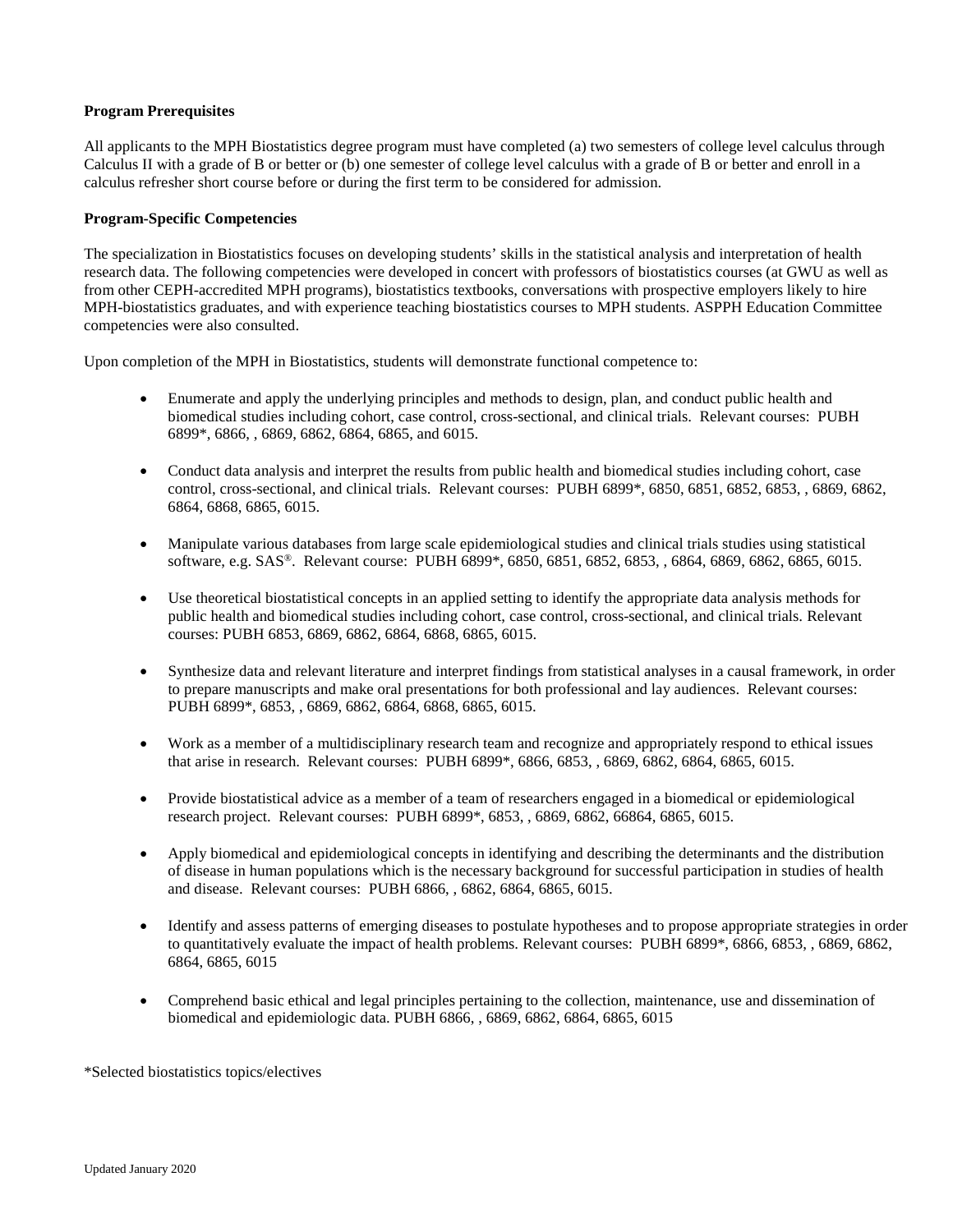#### **Sample Special Project Topics**

- Longitudinal Assessment of Disease Severity Markers in Renal Patients
- Analysis of USDA Data Trends on Toxic Residues in Animal Food Sources
- Alternative Methods for Analyzing Knee Surgery Outcome Data
- Correlates of Cerebral Spinal Fluid Substances in HIV Patients
- Development of a Prediction Model for Mortality in ICU Patients

#### **Sample Culminating Experience Topics**

#### **Cancer:**

- Inflammatory Breast Cancer
- Disparities in Cancer Diagnosis and Treatment
- Associations between Behavioral Factors and Cancer

#### **HIV/AIDS:**

- Use of Technology in the Care of HIV
- Infected Individuals
- Care of Pediatric and Adolescent HIV-Infected Patients
- Adherence to Antiretroviral Medications
- Development of Resistance to Antiretroviral Medications

#### **Infectious Disease:**

- Listeria at Meat Packaging Plants
- Food Contamination and Surveillance

#### **Other:**

- Racial/Ethnic Disparities in Low Birth Weight
- Use of Standardized Case Definitions in Adverse Events following Immunization Surveillance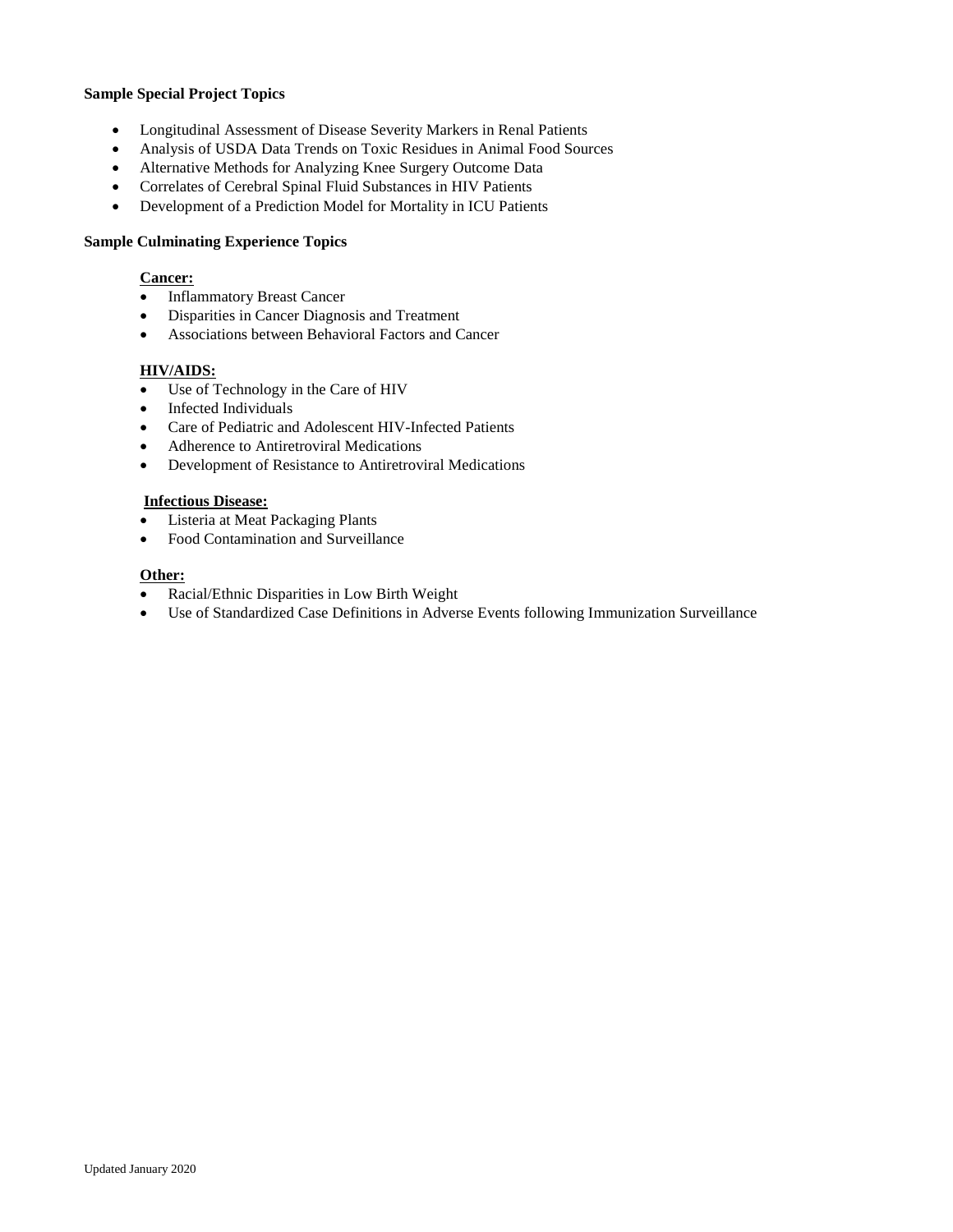# **Graduation Requirements**

# **MPH, Biostatistics**

- 1. **Graduate Credit Requirement:.** 45 graduate credits are required.
- 2. **Course Requirements:** Successful completion of the Core Courses and the Program-Specific Courses are required.
- 3. **Practicum Requirement:** Students are required to fulfill all requirements of the Applied Practice Experience (Practicum) to receive credit for PUBH 6022.
- 4. **Interprofessional Education Experience (IPE):** Students are required to enroll, participate and complete an authorized IPE activity (PUBH 6023).
- 5. **Grade Point Requirement:** A 3.0 (B average) overall grade point average is required.
- 6. **Time Limit Requirement:** The degree must be completed within five years.
- 7. **Transfer Credit Policy.** Up to 12 graduate credits that have not been applied to a previous degree may be transferred to the MPH upon approval. External credits must have been earned from an accredited institution in the last 3 years with a grade of 3.0 (B) or better. SPH Graduate Certificate students can transfer as many credits as meet program requirements, up to 18 credits, to the MPH. Graduate Certificate students wishing to transfer to a degree program may apply to do so via the online change of concentration petition after completion of 3 or more courses and a cumulative GPA of 3.0 or better. A grade of B or better is required for a course to be eligible for transfer.
- 8. **CITI Training requirement**: All students are required to complete training regarding human subject protection regulation and the Health Insurance Portability and Accountability Act of 1996 (HIPAA). To fulfill this requirement, you must complete the Collaborative IRB Training Initiative (CITI) Course in The Protection of Human Research Subjects.
- 9. **Integrity Quiz & Plagiarism requirement**: All students are required to review the George Washington University Code of Academic Integrity and take the quiz within their first semester of study. The Code of Integrity and step-by-step instructions can be found here: http://publichealth.gwu.edu/integrity
- 10. **Professional Enhancement requirement**: Students must participate in 8 hours per degree program Public Health-related lectures, seminars, and symposia, related to your field of study. Professional Enhancement activities supplement the academic curriculum and help prepare students to participate actively in the professional community. Opportunities for professional enhancement are regularly publicized via the Milken Institute SPH Listserv and through your department or advisor. Students must submit documentation of Professional Enhancement activities to the Office of Student Records. The documentation consists of the Professional Enhancement Form http://publichealth.gwu.edu/academics/forms (which includes a prior approval signature from the student's advisor, a description of the program agenda, and proof of attendance. Remember to submit your documentation before you apply to graduate!

**Course Descriptions and Registration** information can be found on the website: <http://publichealth.gwu.edu/academics>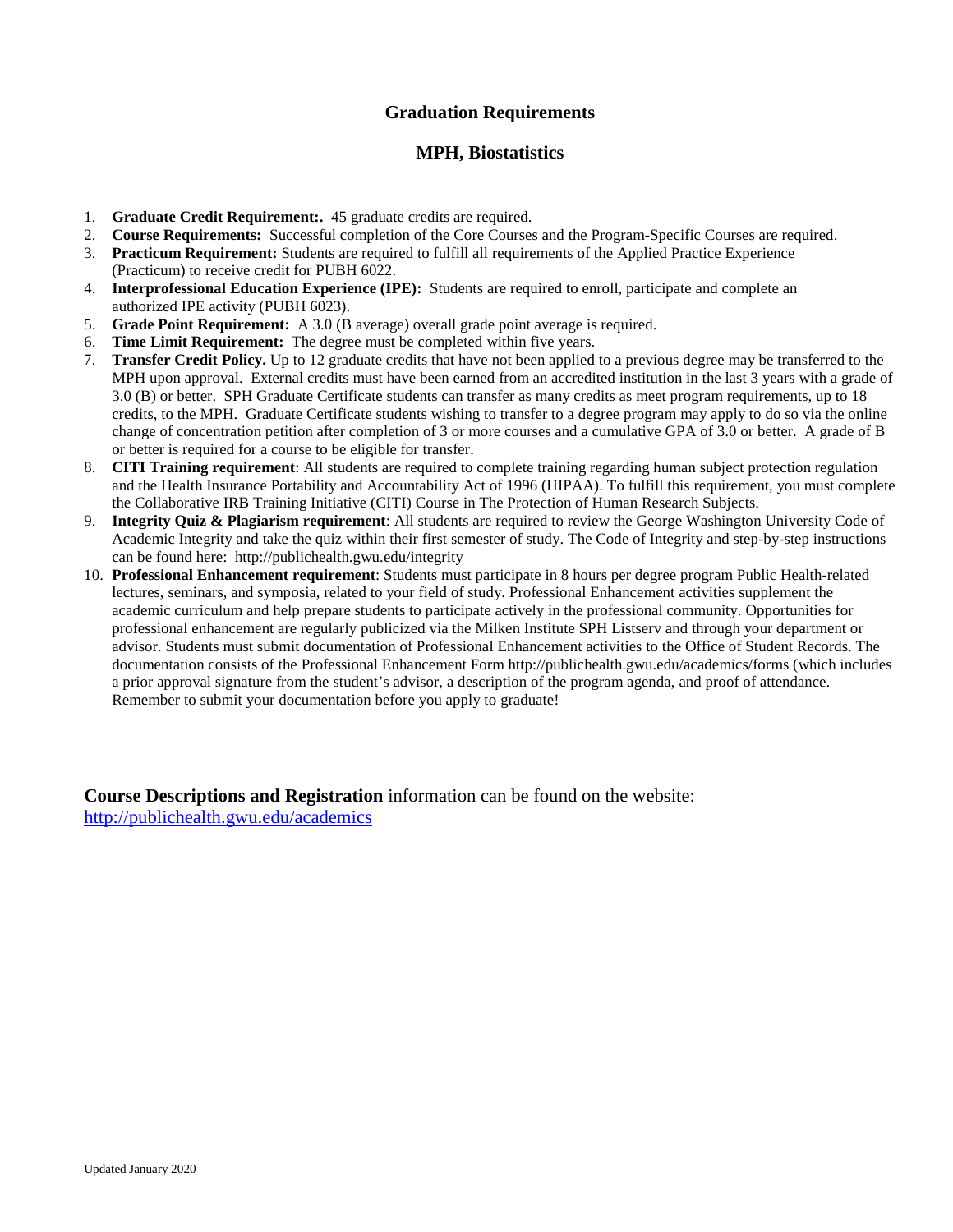# Milken Institute School of Public Health

# **Department of Biostatistics and Bioinformatics Master of Public Health BIOSTATISTICS**

**Program-at-a-Glance**

THE GEORGE WASHINGTON UNIVERSITY

| 2020-2021                                          |                                                                                                                                   |                |                                  |  |  |  |  |  |
|----------------------------------------------------|-----------------------------------------------------------------------------------------------------------------------------------|----------------|----------------------------------|--|--|--|--|--|
| <b>Begin Planning Your Practicum During Year 1</b> |                                                                                                                                   |                |                                  |  |  |  |  |  |
|                                                    | <b>Required Core Course (16 credits)</b>                                                                                          | <b>Credits</b> | <b>Semester Offered</b>          |  |  |  |  |  |
| <b>PUBH 6003</b>                                   | Principles & Practice of Epidemiology                                                                                             | 3              | Fall, Spring Summer 10<br>weeks  |  |  |  |  |  |
| <b>PUBH 6007</b>                                   | Social & Behavioral Approaches to Public Health                                                                                   | $\overline{2}$ | Fall, Spring, Summer I           |  |  |  |  |  |
| <b>PUBH 6009</b>                                   | <b>Fundamentals of Program Evaluation</b>                                                                                         | $\overline{2}$ | Fall, Spring, Summer I           |  |  |  |  |  |
| <b>PUBH 6011</b>                                   | Environmental & Biological Fundamentals of Public<br>Health                                                                       | 3              | Fall, Spring, Summer 10<br>weeks |  |  |  |  |  |
| <b>PUBH 6012</b>                                   | <b>Fundamentals of Health Policy</b>                                                                                              | $\overline{2}$ | Fall, Spring, Summer I           |  |  |  |  |  |
| <b>PUBH 6021</b>                                   | Essentials of Public Health Practice & Leadership 1:<br>Leading Self and Teams in Public Health                                   | 1              | Fall, Spring, Summer I           |  |  |  |  |  |
| PUBH 6022*                                         | Essentials of Public Health Practice & Leadership 2:<br>Managing Organizations and Influencing Systems in<br><b>Public Health</b> | 1              | Fall, Spring, Summer I           |  |  |  |  |  |
| <b>PUBH 6023</b>                                   | <b>Interprofessional Education Experience</b>                                                                                     | $\mathbf 0$    | Fall, Spring Summer              |  |  |  |  |  |
| <b>PUBH 6015</b>                                   | <b>Culminating Experience</b>                                                                                                     | $\overline{2}$ | See Advisor                      |  |  |  |  |  |
| <b>Required Departmental Courses (22 credits)</b>  |                                                                                                                                   |                |                                  |  |  |  |  |  |
| <b>PUBH 6850</b>                                   | Introduction to SAS for Public Health Research                                                                                    | 1              | Fall                             |  |  |  |  |  |
| <b>PUBH 6851</b>                                   | Introduction to R for Public Health Research                                                                                      | 1              | Fall                             |  |  |  |  |  |
| <b>PUBH 6852</b>                                   | Introduction to Python for Public Health Research                                                                                 | 1              | Fall                             |  |  |  |  |  |
| <b>PUBH 6853</b>                                   | Use of Statistical Packages: Data Management and Data<br>Analysis                                                                 | 3              | Fall, Spring                     |  |  |  |  |  |
| <b>PUBH 6862</b>                                   | Applied Linear Regression Analysis for Public Health Research                                                                     | 3              | Fall or Spring                   |  |  |  |  |  |
| <b>PUBH 6864</b>                                   | Applied Survival Analysis for Public Health Research                                                                              | 3              | Fall or Spring                   |  |  |  |  |  |
| <b>PUBH 6865</b>                                   | Applied Categorical Data Analysis for Public Health Research                                                                      | 3              | Fall or Spring                   |  |  |  |  |  |
| <b>PUBH 6866</b>                                   | Principles of Clinical Trials                                                                                                     | 3              | Fall or Spring                   |  |  |  |  |  |
| <b>PUBH 6868</b>                                   | <b>Quantitative Methods</b>                                                                                                       | 3              | Spring                           |  |  |  |  |  |
| <b>PUBH 6869</b>                                   | Principles of Biostatistical Consulting                                                                                           | 1              | Spring                           |  |  |  |  |  |
| <b>Electives (7 credits)</b>                       |                                                                                                                                   |                |                                  |  |  |  |  |  |
| PUBH 6xxx                                          | Any SPH (PUBH, HSML, EXNS) graduate level course                                                                                  | $\overline{7}$ | Fall, Spring, Summer             |  |  |  |  |  |
| <b>Course Distribution</b>                         |                                                                                                                                   | <b>Credits</b> |                                  |  |  |  |  |  |
| <b>Public Health Core Courses</b>                  |                                                                                                                                   |                |                                  |  |  |  |  |  |
| <b>Culminating Experience</b>                      |                                                                                                                                   | 2              |                                  |  |  |  |  |  |
| <b>Required Departmental Courses</b>               |                                                                                                                                   | 22             |                                  |  |  |  |  |  |
| School of Public Health Electives                  |                                                                                                                                   | $\overline{7}$ |                                  |  |  |  |  |  |
| <b>Total Degree Credits</b>                        |                                                                                                                                   | 45             |                                  |  |  |  |  |  |

*\* Note: In PUBH 6021 and PUBH 6022, the Applied Practice Experience (Practicum) will be introduced and guidelines and tools for fulfilling this requirement will be provided. Upon completion of the 120-hour required practicum, students will receive credit for PUBH 6022.*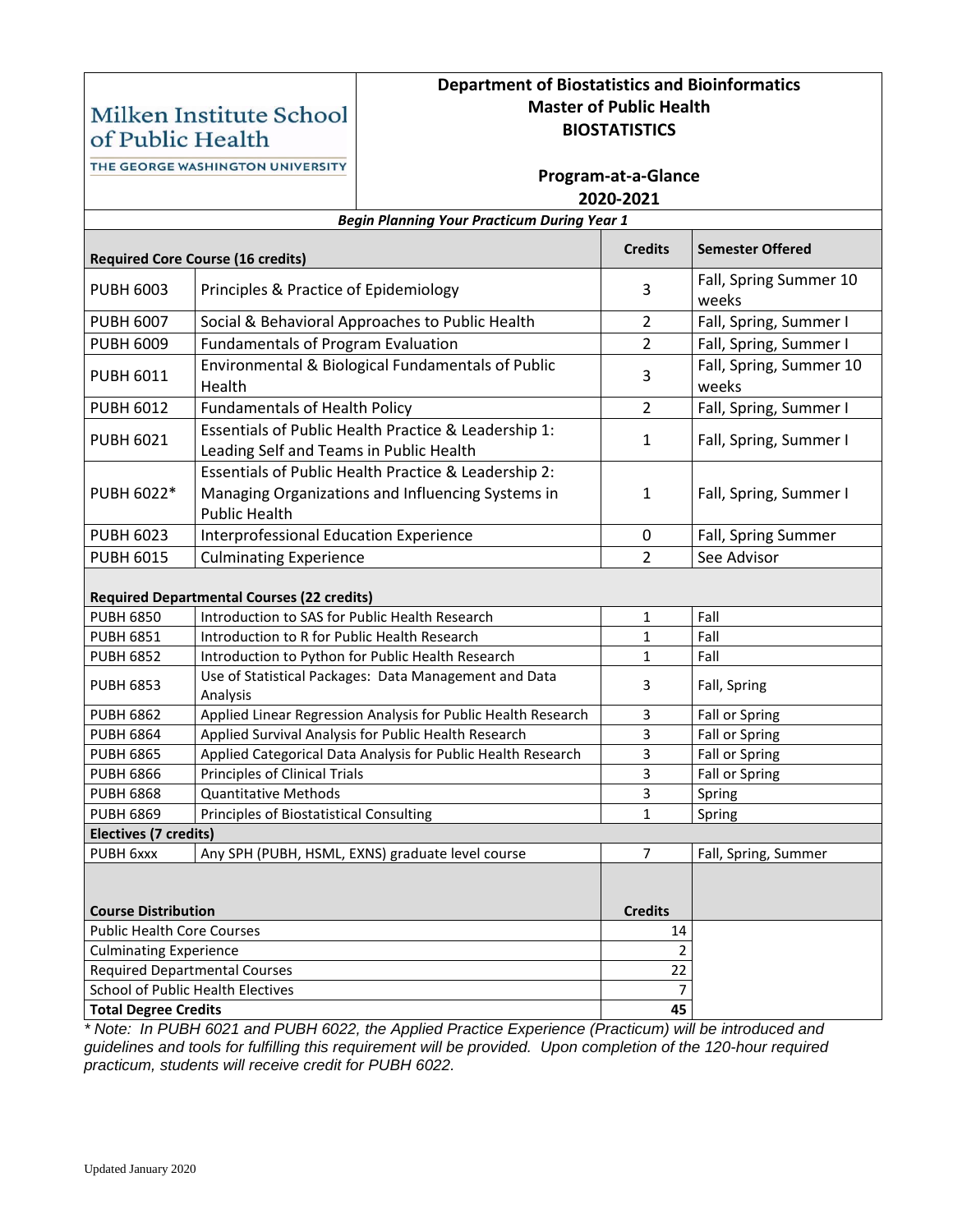# Milken Institute School of Public Health

**Biostatistics**

**Advising Tips**

THE GEORGE WASHINGTON UNIVERSITY

# **NOTE: Always see your advisor for course scheduling and sequencing strategies, but remember that proper course selection, fulfilling requirements, and on-time graduation are your responsibilities.**

The Master of Public Health (MPH) curriculum consists of four types of courses:

- Required Core Courses
- Required Program-Specific Courses
- **Electives**
- Required Practicum and Culminating Experience

The MPH core courses are designed to provide students with a broad public health context as well as a critical foundation for subsequent coursework. Early completion of these core courses ensures that students will have the base of knowledge to successfully complete the program specific courses and to get as much as possible out of them. As such, entering students are expected to enroll in MPH core courses in accordance with the following guidelines:

- We expect MPH students to complete the MPH core courses in their first year following their admission into the program (fall/spring/summer).
- Students may take core courses in any order.

Part-time students (who generally take 5 to 7 credits per semester) will typically concentrate on taking just core courses in their first year, and then take program-specific courses in their second and third years.

In order to help assure that all students complete core courses in the first year of study, GW SPH will offer all core courses during all three semesters (fall, spring, and summer). This will allow students who wish to complete their MPH degree within two years to do so, and will allow every student to make steady progress toward completing the MPH degree. Most of the MPH Biostatistics program specific courses are offered twice in each academic year (fall/spring semesters).

We recognize that there may be exceptional circumstances that make it difficult for a student to complete core courses in the first year as outlined above. Any such student should discuss this situation with his or her academic advisor.

For additional information and resources regarding registration, course descriptions, schedule of classes, advising, etc. follow this link: <http://publichealth.gwu.edu/academics>

Table 1 (full time students) and Table 2 (part time students) present sample course schedules that students admitted to the MPH program in biostatistics can use as a guideline to structure their program of studies. It is noteworthy that in either sample course schedule a fully 45 credits are required to complete the degree, including core courses (14 credits), program specific courses (22 credits), public health electives (7 credits) and the culminating experience (2 credits). See below.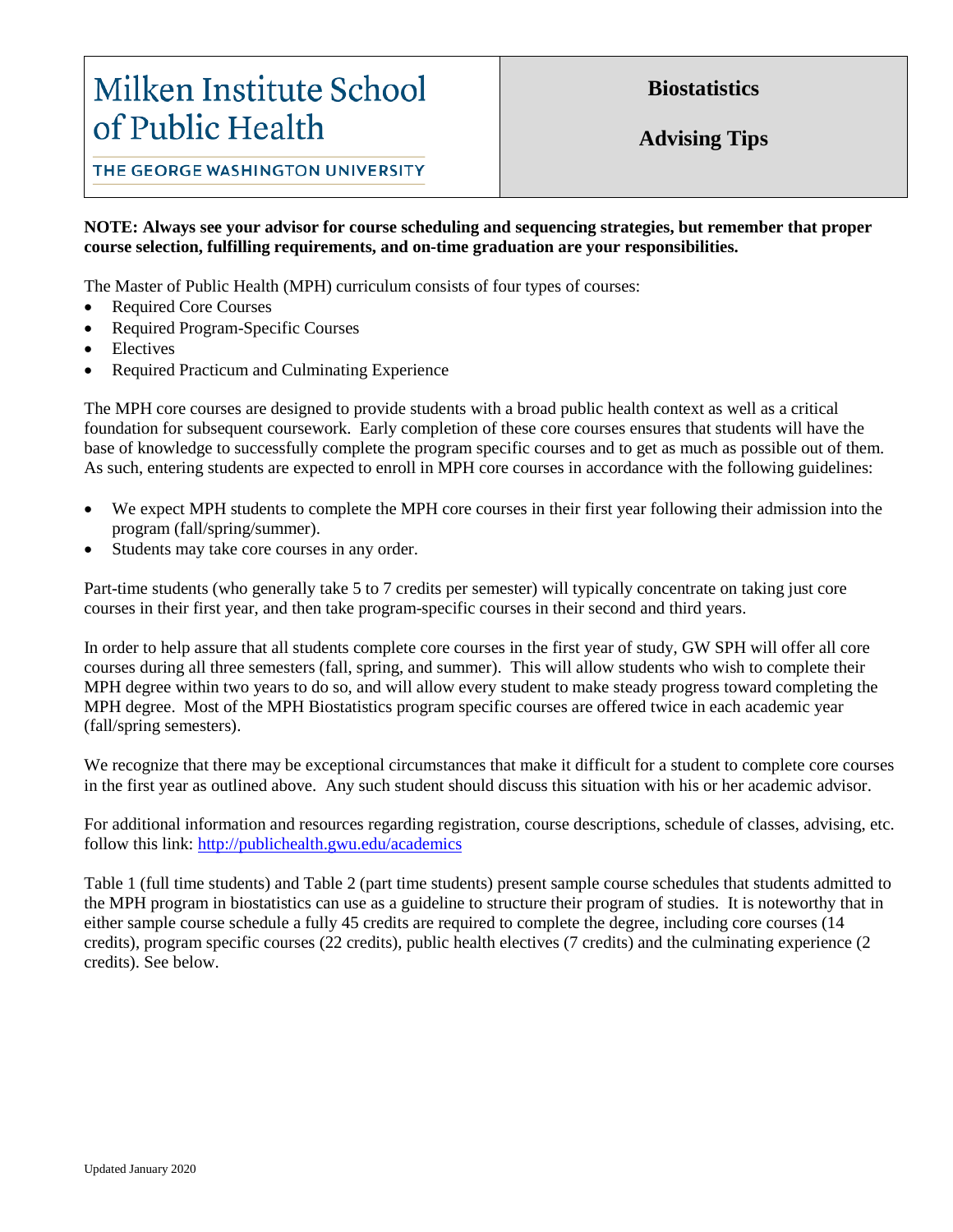# **Milken Institute School of Public Health MPH in Biostatistics (45 cr)**

| <b>Semester</b>             | Cr             | Course $#$          | <b>Course Name</b>                                             |
|-----------------------------|----------------|---------------------|----------------------------------------------------------------|
| Summer $1st$ year           | $\overline{2}$ | <b>PUBH 6009</b>    | <b>Fundamentals of Program Evaluation</b>                      |
| 5 credits                   | 3              | <b>PUBH 6011</b>    | <b>Environmental and Biological Fundamentals</b>               |
| Fall 1 <sup>st</sup> year   | $\overline{2}$ | <b>PUBH 6012</b>    | <b>Fundamentals of Health Policy</b>                           |
| 9 credits                   |                | <b>PUBH 6021</b>    | Essentials of Public Health Leadership & Practice 1            |
|                             |                | <b>PUBH 6850</b>    | Introduction to SAS for Public Health Research                 |
|                             |                | <b>PUBH 6851</b>    | Introduction to R for Public Health Research                   |
|                             |                | <b>PUBH 6852</b>    | Introduction to Python for Public Health Research              |
|                             | 3              | <b>PUBH 6862</b>    | Applied Linear Regression Analysis for Public Health Research  |
| Spring 1 <sup>st</sup> year | 3              | <b>PUBH 6003</b>    | Principles and Practice of Epidemiology                        |
| 9 credits                   | 3              | <b>PUBH 6853</b>    | Use of Statistical Packages: Data Management and Data Analysis |
|                             | 3              | <b>PUBH 6868</b>    | <b>Quantitative Methods</b>                                    |
| Summer 2 <sup>nd</sup> year | $\overline{2}$ | <b>PUBH 6007</b>    | Social & Behavioral Approaches to Public Health                |
| 5 credits                   | 3              | PUBH 6xxx           | <b>PUBH</b> Electives                                          |
| Fall 2 <sup>nd</sup> year   | $\overline{2}$ | PUBH 6xxx           | <b>PUBH Elective</b>                                           |
| 9 credits                   | 3              | <b>PUBH 6864</b>    | Applied Survival Analysis for Public Health Research           |
|                             | 3              | <b>PUBH 6866</b>    | Principles of Clinical Trials                                  |
|                             |                | PUBH 6022+Practicum | Essentials of Public Health Leadership & Practice 2            |
| Spring $2nd$ year           | $\mathbf{1}$   | <b>PUBH 6869</b>    | Principles of Biostatistical Consulting                        |
| 8 credits                   | 3              | <b>PUBH 6865</b>    | Applied Categorical Data Analysis for Public Health Research   |
|                             | 2              | <b>PUBH 6015</b>    | <b>Culminating Experience</b>                                  |
|                             | $\overline{c}$ | PUBH 6xxx           | <b>PUBH</b> Elective                                           |
|                             | $\Omega$       | <b>PUBH 6023</b>    | <b>Interprofessional Education Experience</b>                  |